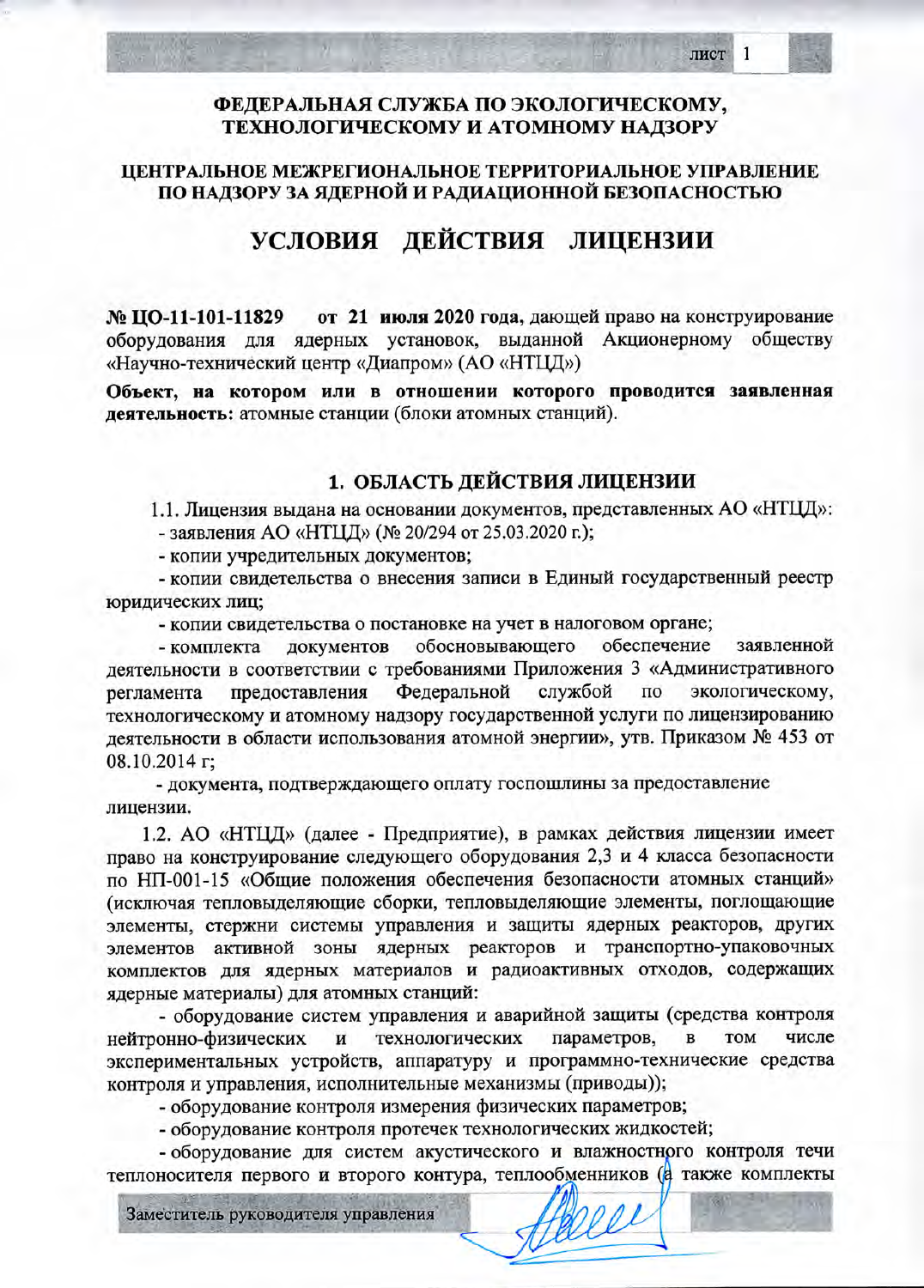Условия действия лицензии

лист

запасных частей, комплекты монтажных частей, комплекты инструментов и принадлежностей, запасных частей для конструируемого оборудования);

- оборудование для систем контроля герметичности оболочек;

- оборудование акустической индикации течи парогенераторов реакторных установок;

- оборудования для измерения электрических параметров электроприводов и роторного оборудования:

- оборудования для систем автоматизированного контроля технологических процессов;

- оборудование контроля и диагностирования параметров ионизирующего излучения, и теплофизических параметров реакторных установок;

- оборудование контроля мощности реактора;

- оборудование для измерения и контроля нейтронных и гамма-полей.

# 2. ОБЩИЕ ТРЕБОВАНИЯ И УСЛОВИЯ

2.1. Предприятие обязано осуществлять лицензированный вид деятельности с соблюдением:

2.1.1. Законов и иных нормативных правовых актов РФ.

2.1.2. Критериев и требований по безопасности, установленных правилами и нормами в области использования атомной энергии.

2.1.3. Требований государственных и отраслевых стандартов к проектной и конструкторской документации, а также нормативных документов, определяющих требования к качеству и надежности объекта.

2.1.4. Требований программ обеспечения качества при выполнении лицензированных работ.

2.1.5. Требований настоящих Условий действия лицензии (далее по тексту -Условий).

2.2. При осуществлении лицензированной деятельности Предприятие обязано:

2.2.1. Обеспечивать условия для проведения представителями Ростехнадзора инспекций и другой служебной деятельности, обусловленной руководящими документами Федеральной службы по экологическому, технологическому и атомному надзору, представлять им необходимую документируемую информацию, относящуюся к лицензированной деятельности.

2.2.2. Поддерживать численность и квалификацию персонала на уровне, достаточном для обеспечения качества лицензированной деятельности.

2.2.3. В срок до 30 дней от даты выдачи лицензии провести мероприятия по введению в действие лицензии на предприятии. Представить в отдел ЭПКД Центрального межрегионального территориального управления по надзору за ядерной и радиационной безопасностью (Центральное МТУ по надзору за ЯРБ) Федеральной службы по экологическому, технологическому и атомному надзору (Ростехнадзор) копии соответствующих распорядительных документов:

- о введении в действие лицензии;

- о назначении должностных лиц, ответственных за выполнение Условий действия лицензии.

2.2.4. В течение всего срока действия лицензии сохранять условия, необходимые для осуществления лицензированной деятельности.

10000

Заместитель руководителя управления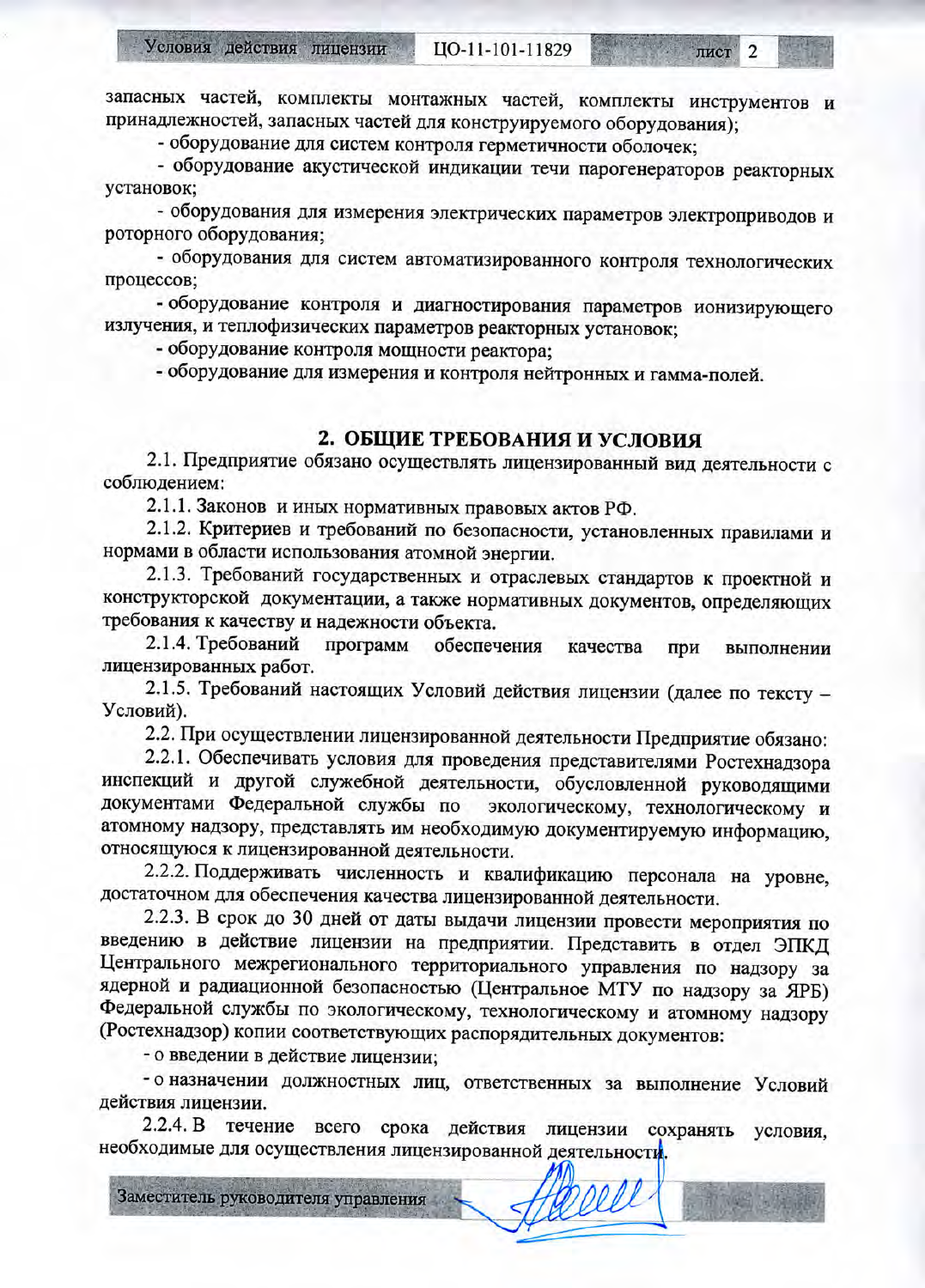лист

2.2.5. Осуществлять связь с эксплуатирующей организацией с целью получения достоверной информации о возможных недоработках, качестве и надежности выполненных работ.

2.2.6. При вводе в действие новых нормативных документов и изменении действующих, обеспечить изучение и проверку знаний новых норм и правил у персонала осуществляющего лицензированную деятельность.

2.2.7. При изменении требований в действующих нормативных документах и вводе в действие новых нормативных документов, проводить анализ влияния на качество выполняемых работ по лицензированной деятельности выявленных отступлений от новых требований, разрабатывать и реализовывать мероприятия по устранению отступлений, влияющих на качество.

2.2.8. Информировать Центральное МТУ по надзору за ЯРБ Ростехнадзора обо всех изменениях в содержании документов, на основании которых выдана лицензия.

2.2.9. Выполнять в полном объеме и в установленные сроки предписания Федеральной службы по экологическому, технологическому и атомному надзору, выданные по результатам инспекций предприятия.

2.2.10. В течение действия настоящей лицензии обеспечивать сохранность всех предписывающих документов Федеральной службы по экологическому, технологическому и атомному надзору.

#### 3. СПЕЦИАЛЬНЫЕ ТРЕБОВАНИЯ И УСЛОВИЯ

3.1. Предприятие несет полную ответственность  $3a$ нарушение законодательства Российской Федерации в области использования атомной энергии в соответствии со статьями 37 и 61 Федерального закона «Об использовании атомной энергии».

3.2. Предприятие обязано представлять в Центральное межрегиональное территориальное управление по надзору за ядерной и радиационной безопасностью Федеральной службы по экологическому, технологическому и атомному надзору в срок до 15 февраля:

- отчет о выполнении настоящих Условий;

- годовой отчет об объемах выполненных работ в рамках лицензированной деятельности с исчерпывающей информацией об их качестве (претензии, рекламации и пр.);

- сведения о сторонних организациях привлекаемых на основе заключенных договоров к выполнению работ и оказанию услуг в рамках лицензируемой деятельности (срок - не более 15 дней после оформления договоров) и наличии у них соответствующих лицензий Ростехнадзора.

3.3. Настоящие Условия могут изменяться по заявлению Предприятия или по инициативе Федеральной службы по экологическому, технологическому и атомному надзору.

3.4. Государственный надзор за соблюдением предприятием условий действия лицензии осуществляет ОЭПКД Центрального МТУ по надзору за ЯРБ Ростехнадзора.

3.5. В случае нарушения требований настоящих Условий, а также при выявлении факторов, снижающих качество выполнения ваявленного вида

Заместитель руководителя управления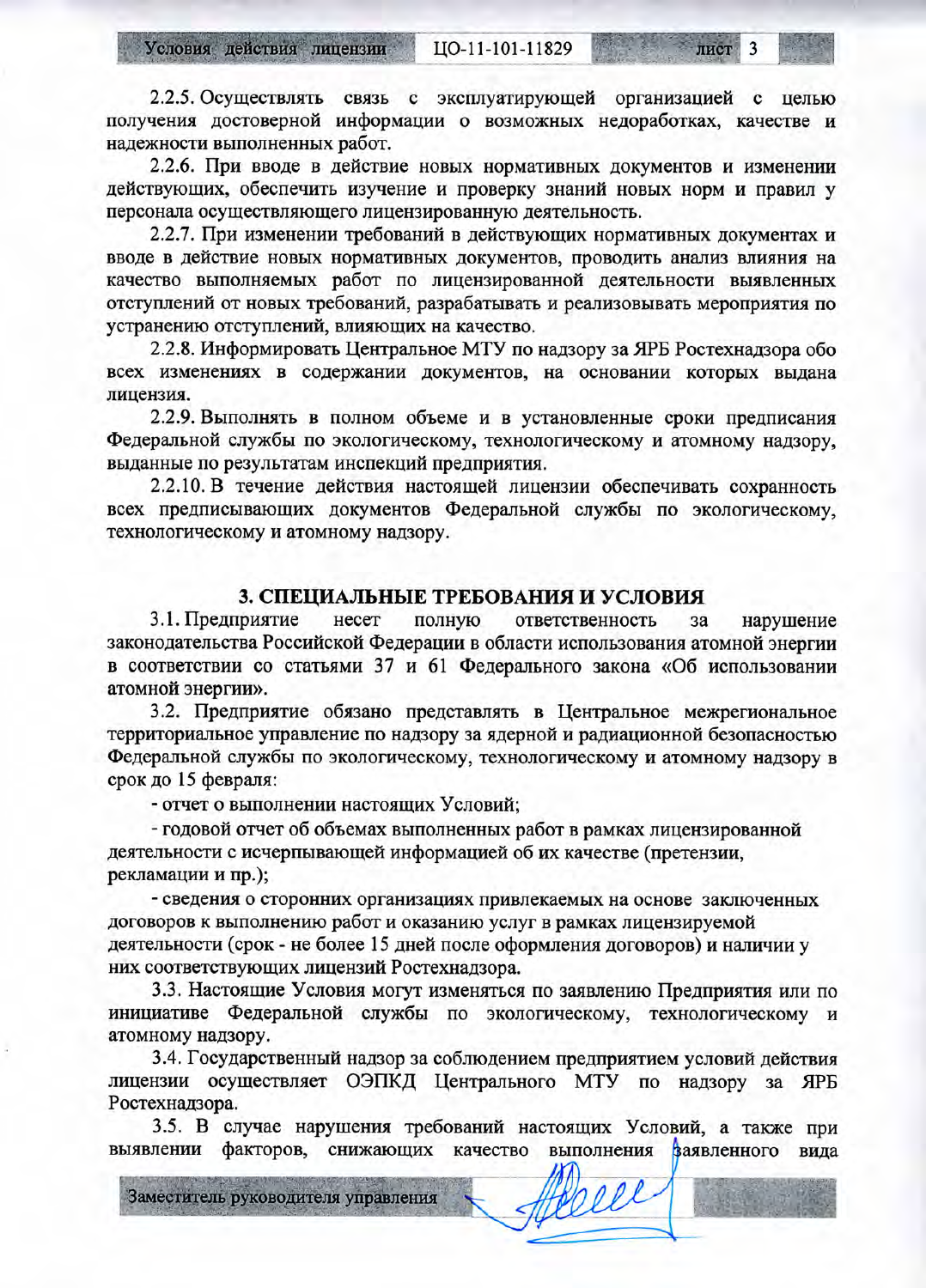### Условия действия лицензии

деятельности, Центральное межрегиональное территориальное управление по надзору за ядерной и радиационной безопасностью Федеральной службы по экологическому, технологическому и атомному надзору может в одностороннем порядке откорректировать Условия действия настоящей лицензии, приостановить её действие или аннулировать её.

Заместитель руководителя управления

FCKOMY. TEXH ДЛЯ РЕГИСТРАЦИИ ЛИЦЕНЗИЙ  $* 8 * 1$ 

А.А. Соколов

лист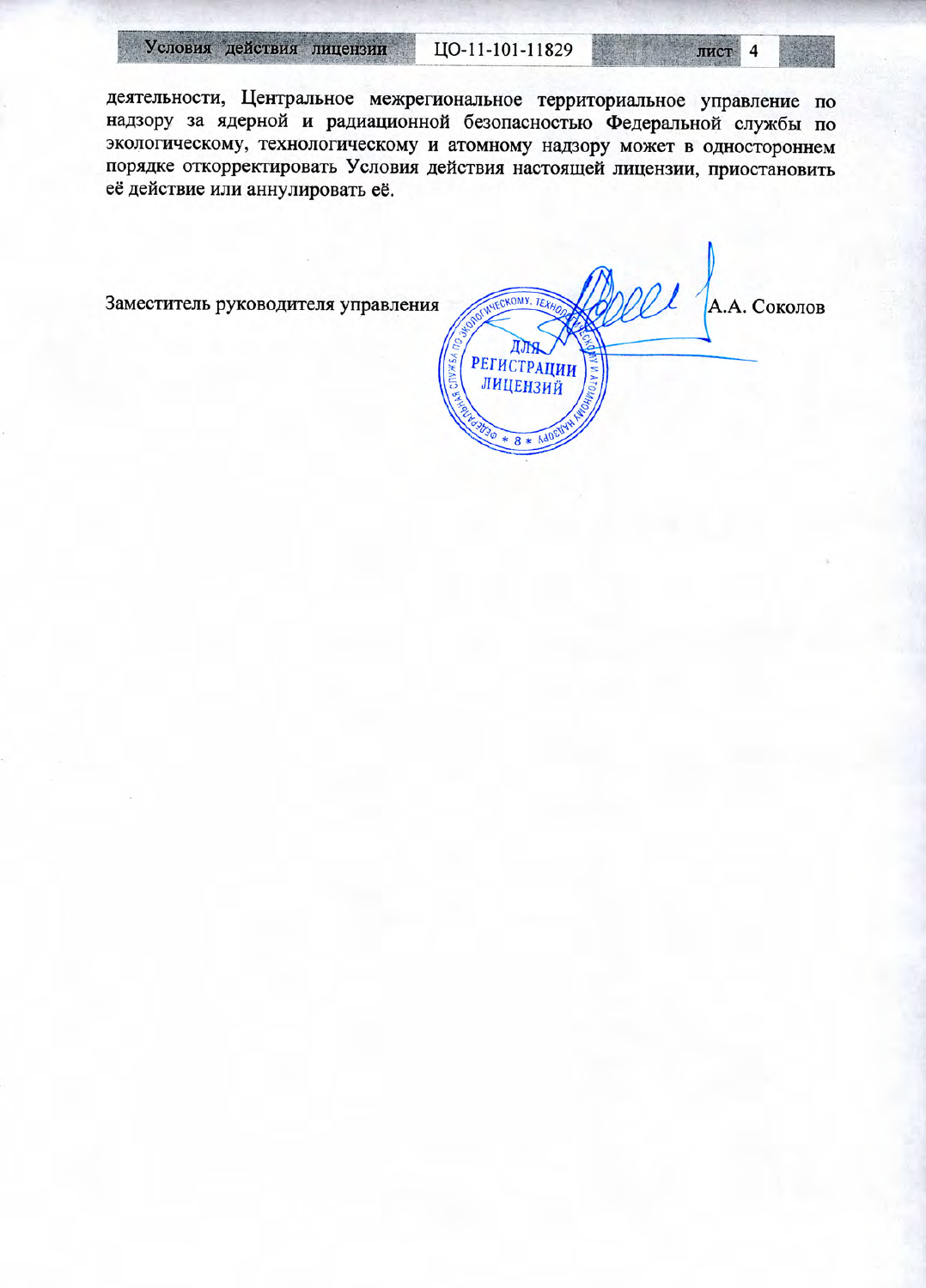### FEDERAL ENVIRONMENTAL, INDUSTRIAL AND NUCLEAR SUPERVISION SERVICE OF RUSSIA

# **LICENSE**

**Registration Number** TsO-11-101-11829 dated July 21, 2020

**License is given** to Joint-Stock Company "Scientific-Technical Center "Diaprom" (JSC "STCD")

**Location of License Holder**: 249031, Kaluga oblast., Obninsk, ul. Korolyova, 6, room 22-23, ch. zd. 2V, floor 2

**Primary State Registration Number of legal entity (PSRN)** 1047796010206

**Individual Taxpayer Number of taxpayer** 7721502754

**License gives the right to** design the equipment for nuclear installations

**Object of activities**: nuclear plants (nuclear plant units)

**Ground to grant a license**: application No. 20/294 dated 25.03.2020, Decision of Central Inter-Regional Territorial Administration on Federal Environmental, Industrial and Nuclear Supervision Service No. 11829 dated 21.07.2020

**License is valid** to July 21, 2025

*License is effective upon observance of enclosed License effective terms, which are integral part of the License*

**Head of Licensing Agency A.I. Nazarov**

Series AV NO. 240948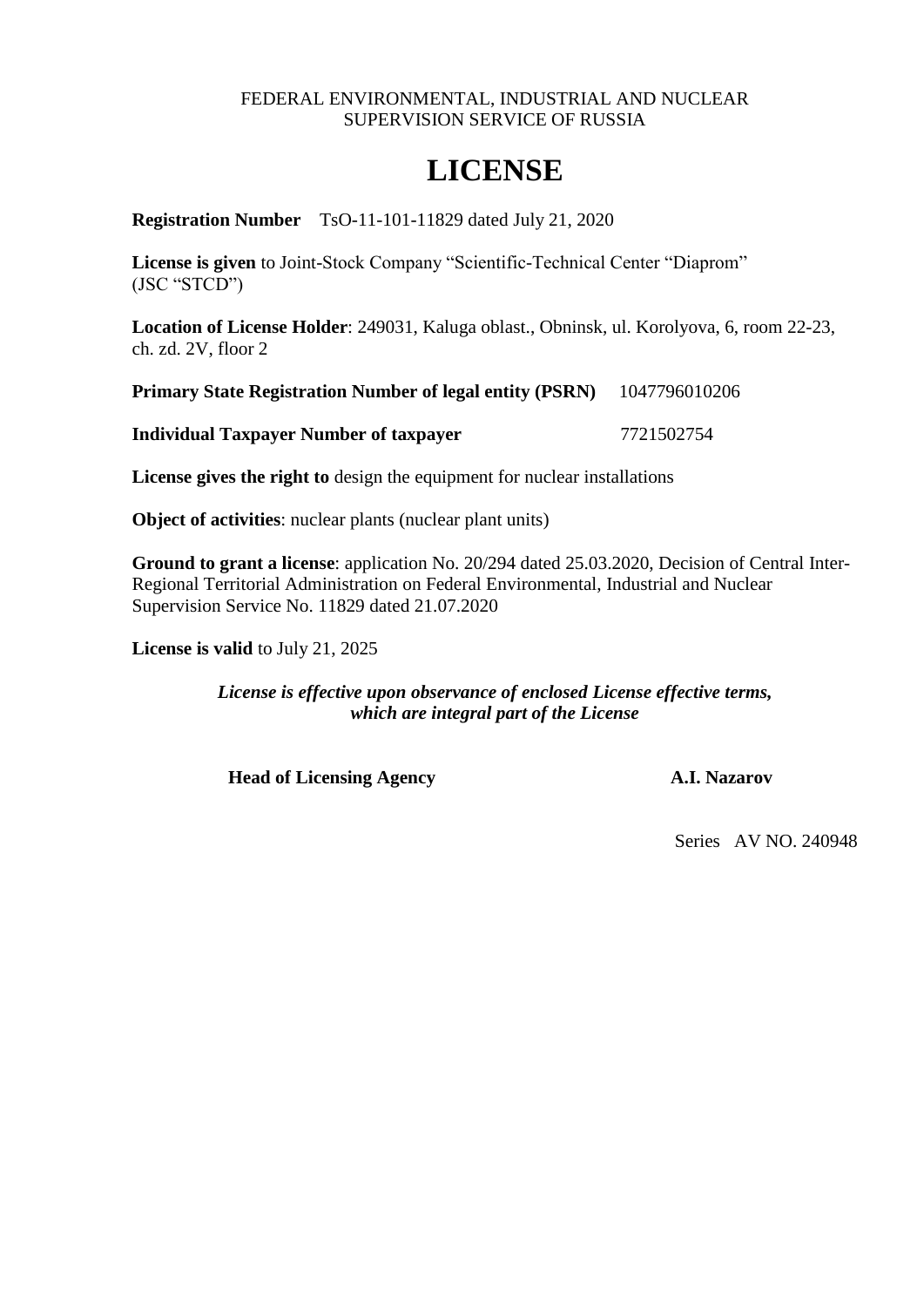# FEDERAL ENVIRONMENTAL, INDUSTRIAL AND NUCLEAR SUPERVISION SERVICE OF RUSSIA

Central Interregional Territorial Department for Nuclear and Radiation Safety Supervision

### TERMS OF LICENSE VALIDITY

TsO-11-101-11829 dated July 21, 2020 giving the right to design the equipment for nuclear installations granted to Joint-Stock Company "Scientific-Technical Center "Diaprom" (JSC "STCD")

### **The object where or in relation to which the specified activities are performed**: nuclear plants (nuclear plant units)

### **1 SCOPE OF LICENSE APPLICATION**

1.1. The License is given on the basis of the following documents, provided by JSC "STCD":

- An application by JSC "STCD" from 25.03.2020 or. №20/292;
- Copies of the constituent documents:
- Copies of a certificate proving the fact of JSC "STCD" state registration in the Unified State Register of Legal Entities;
- Copies of a certificate of registration with the Tax Office;
- A package of documents justifying the provision of specified activities in accordance with the requirements by Appendix 3 "Administrative regulations on the provision of state service of licensing the activities in the nuclear energy field by the Federal environmental, industrial and nuclear supervision service of Russia" put into effect by Order №453 from 08.10.2014;
- The document confirming the payment of a state tax for issuance of the license.

1.2. Within the framework of licensed activities, JSC "STCD" is authorized to manufacture equipment of safety classes 2,3 and 4 (excluding the fuel assemblies, fuel elements, absorbing elements, rods of reactor control and protection systems, other elements of the reactor core and sets for the transportation and packing nuclear materials or radioactive waste containing nuclear materials) in accordance with the classification NP-001-15 "*General Safety Provisions* for *Nuclear Power Plants*":

- Equipment of control and emergency protection systems (tools for monitoring neutronic and technical parameters , including experimental devices, equipment, hardware and software tools for monitoring and control, actuating mechanisms (actuators);
- Equipment for monitoring the measurement of physical parameters;
- Equipment for monitoring leaks of technical liquids;
- Equipment for acoustic and humidity leak monitoring systems of primary and secondary circuit, heat exchangers (as well as sets of spare parts, assembly parts, tools and accessories, spare parts for designed equipment);
- Equipment for leak monitoring systems;
- Equipment for acoustic leak indication of nuclear plant steam generators;
- Equipment for monitoring and diagnostics of ionizing radiation and thermo physical parameters of reactor plants;
- Equipment for monitoring the reactor power;
- Equipment for measuring electric parameters of motor operated drives and rotary equipment;
- Equipment from the composition of systems of automated control of technical processes;
- Equipment for monitoring and control of neutron and gamma fields.

# **2. GENERAL REQUIREMENTS AND CONDITIONS**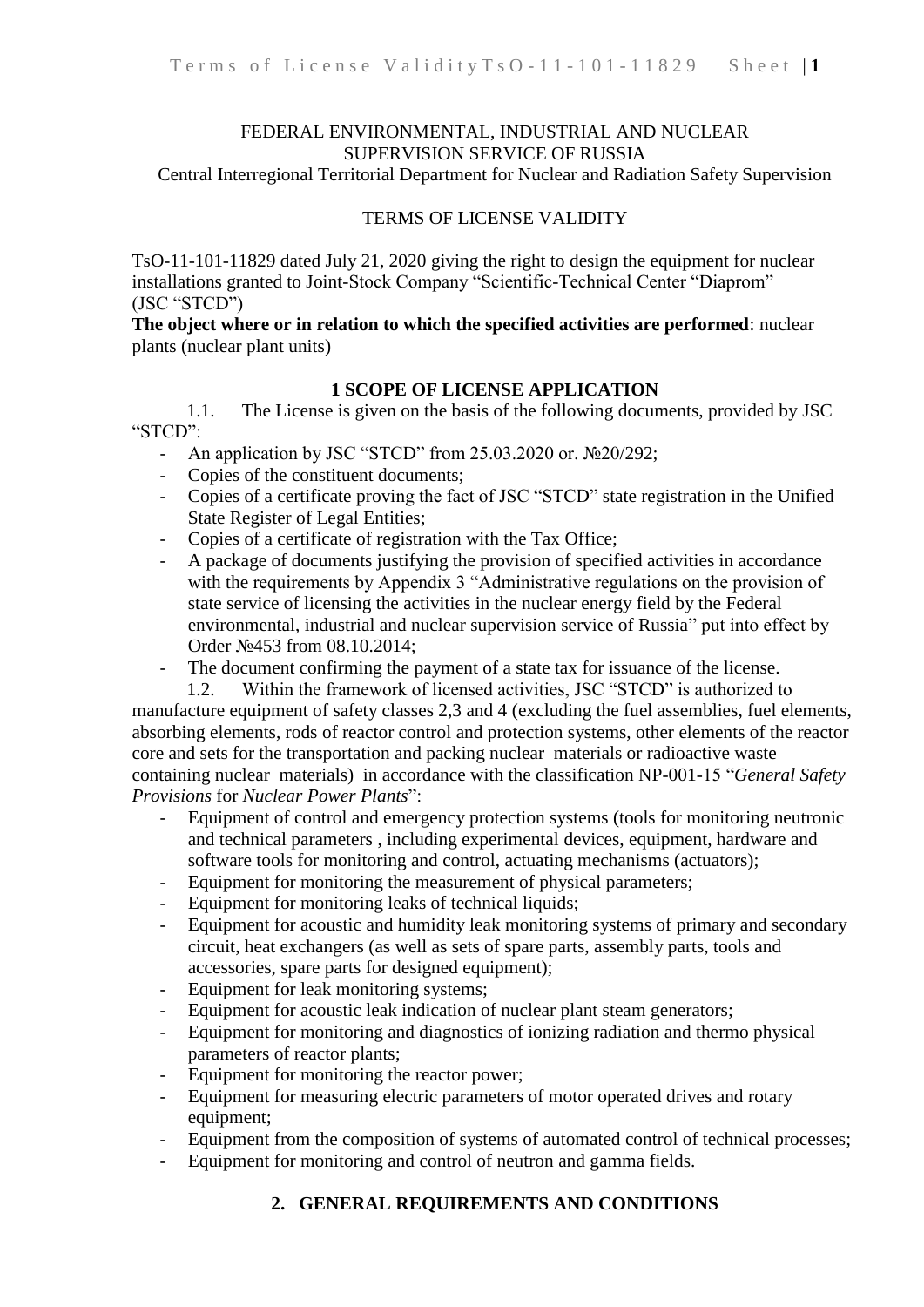2.1 JSC "STCD" (hereafter – the Company) must execute the work within the framework of licensed activities with respect to:

- laws and other regulatory legal acts of the Russian Federation in the nuclear energy field;
- safety criteria and requirements, specified in the regulations and rules, manuals, methodologies and instructions (hereafter – "regulatory documents") related to the scope of Rostekhnadzor activities in part of licensed activities;
- national, industry-specific standards, technological documentation and regulatory documents specifying the requirements to quality and safety of manufactured equipment;
- requirements of the quality management system documents established in the Company and the requirements specified in the quality assurance program (QAP);
- requirements specified in the present Terms (hereafter "the requirements").

2.2 During the execution of the licensed activities, the Company has the following obligations:

2.2.1 Provide the conditions for the inspections and other professional activities by Rostekhnadzor representatives, specified in the guiding documents of Rostekhnadzor and provide all the necessary documented information related to the licensed activities.

2.2.2 Maintain such an amount and the level of qualification of the staff that is required for ensuring the quality of performance of licensed activities.

2.2.3 Within 30 workdays since being granted the license, the Company has to organize measures for putting the license into effect and provide copies of the corresponding administrative documents to the supervising department of the Central Interregional Territorial Department for Nuclear and Radiation Safety Supervision (hereafter – Central ITD for NRS supervision) of Federal Environmental, Industrial and Nuclear Supervision Service:

- about putting the license into effect;

- about the appointment of executives responsible for the compliance with the Terms.

2.2.4 Maintain the conditions required for the execution of licensed activities throughout the whole period of license validity.

2.2.5 Keep in touch with the operating company in order to have exact information about possible shortcomings, quality and safety of work.

2.2.6 In case of putting into effect or modifying its regulatory documents, the Company has to organize the assessment of knowledge of new rules and regulations by the staff members responsible for the execution of licensed activities.

2.2.7 In case of putting into effect or modifying its regulatory documents, the Company has to assess their effect on the quality of execution of the licensed activities, analyze the found deviations from new requirements, develop and implement measures to correct the deviations that impact the quality.

2.2.8 Inform the Central ITD for NRS supervision about any modifications to the documents on the basis of which the license was issued.

2.2.9 Ensure full and timely compliance with all the requirements by the Federal Environmental, Industrial and Nuclear Supervision Service, issued upon the results of inspections in the Company.

2.2.10 Ensure the safekeeping of all the prescriptive documents by the Federal Environmental, Industrial and Nuclear Supervision Service throughout the whole period of license validity.